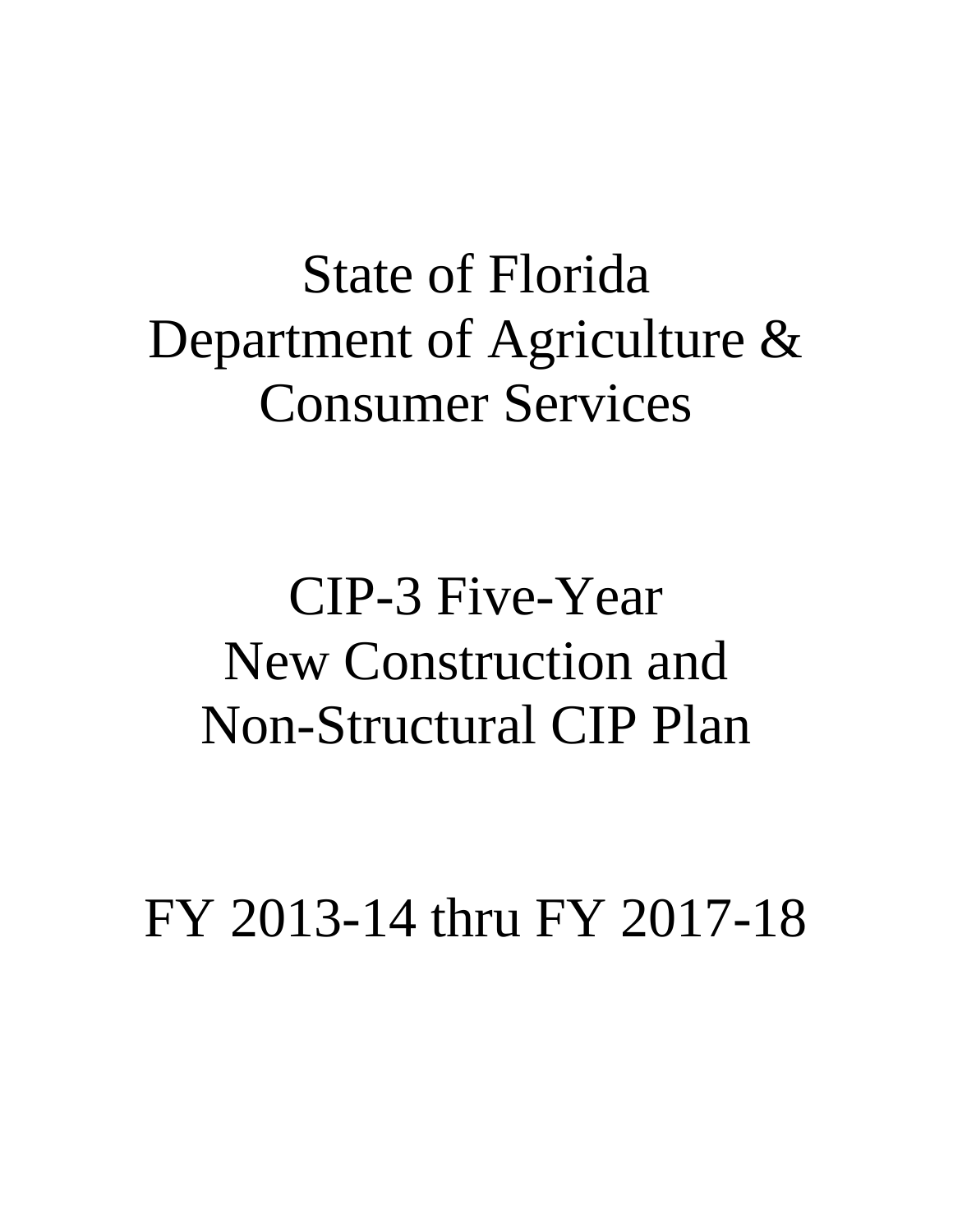# CIP-3 Project Explanation

## Florida Forest Service Land Management

FY 2013-14 thru FY 2017-18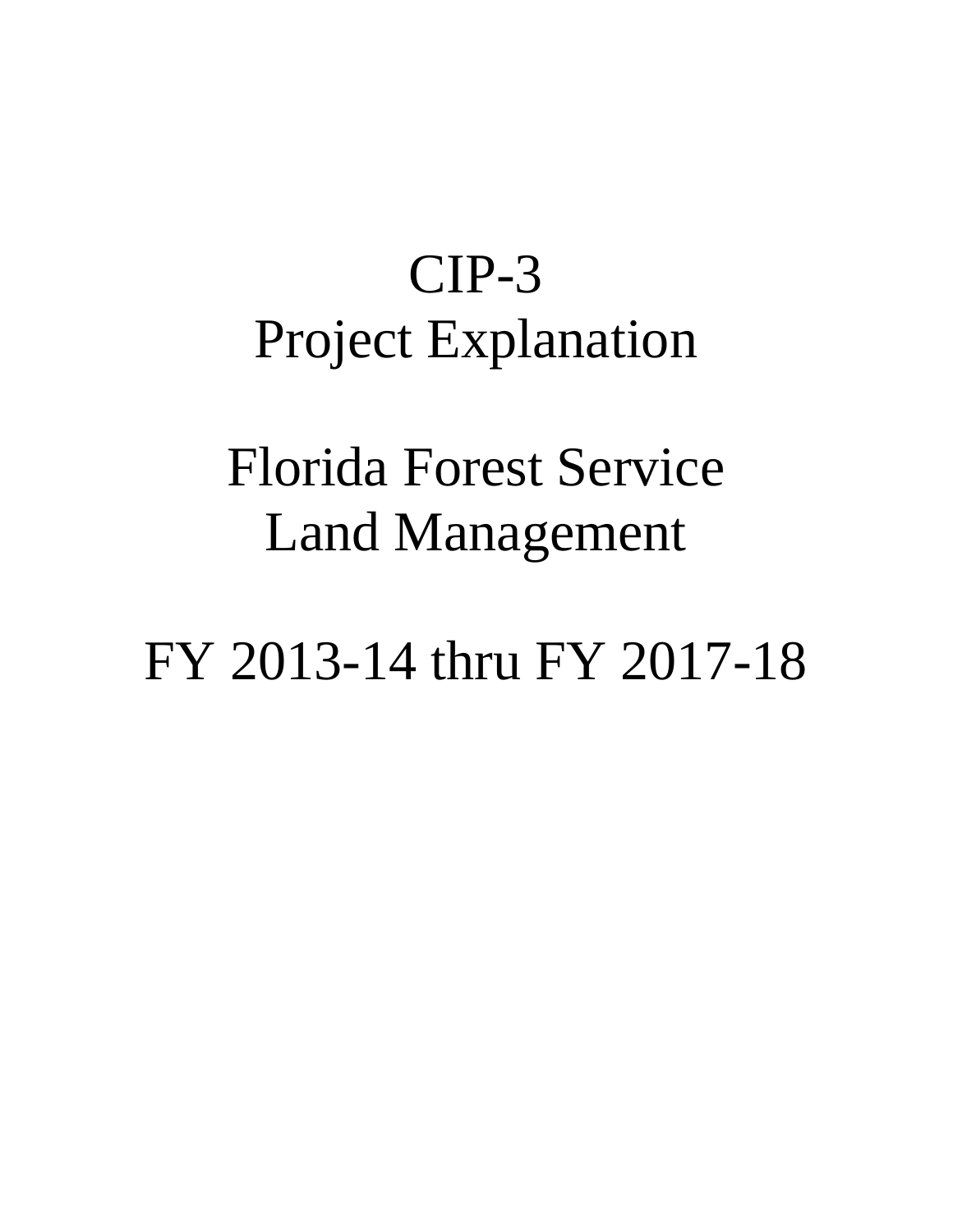#### **CIP-3: Short-term Project Explanation Form**

| Agency:                                                   | <b>Agriculture and Consumer Services</b>  |                                      |                                         | <b>Agency Priority:</b>            |                                                       |                               |                                    |
|-----------------------------------------------------------|-------------------------------------------|--------------------------------------|-----------------------------------------|------------------------------------|-------------------------------------------------------|-------------------------------|------------------------------------|
| <b>Budget Entity and</b>                                  | Division of Forestry                      |                                      |                                         |                                    |                                                       | 5                             |                                    |
| <b>Budget Entity Code:</b>                                | 42110100                                  |                                      |                                         | <b>Project Category:</b>           |                                                       | <b>SPFC</b>                   |                                    |
| <b>Appropriation</b><br><b>Category Code:</b>             | 083643                                    |                                      |                                         | <b>LRPP Narrative Page:</b>        |                                                       |                               |                                    |
| <b>PROJECT TITLE:</b>                                     | Maintence, Repairs and Small Construction |                                      |                                         |                                    |                                                       |                               |                                    |
| <b>Statutory Authority:</b>                               | Chapters 589 & 590, F.S.                  |                                      |                                         |                                    |                                                       |                               |                                    |
| To be Constructed by:                                     |                                           | Contract?<br>(Y/N)                   | <b>YES</b>                              | <b>Force Acct.?</b><br>(Y/N)       | <b>YES</b>                                            |                               |                                    |
| <b>Facility</b><br><b>Type</b>                            | <b>Service</b><br>Load                    | <b>Planned</b><br><b>Used Factor</b> | <b>User Stations</b><br><b>Required</b> | <b>Existing</b><br><b>Stations</b> | <b>New User</b><br><b>Stations</b><br><b>Required</b> | <b>Space</b><br><b>Factor</b> | <b>Net Area</b><br><b>Required</b> |
| 46                                                        | $\tau$                                    | $\mathbf{1}$                         | $\overline{7}$                          | $\boldsymbol{0}$                   | $\overline{7}$                                        | 237                           | 1,659                              |
| 50                                                        | 15                                        | 1                                    | 15                                      | $\boldsymbol{0}$                   | 15                                                    | 65                            | 975                                |
| 52                                                        | 12                                        | 1                                    | 12                                      | $\boldsymbol{0}$                   | 12                                                    | 50                            | 600                                |
| 65                                                        | 6                                         | 1                                    | 6                                       | $\overline{0}$                     | 6                                                     | 476                           | 2,858                              |
| <b>Geographic Location:</b>                               | <b>Staewide</b>                           |                                      |                                         |                                    |                                                       |                               |                                    |
| <b>County:</b>                                            |                                           |                                      |                                         |                                    |                                                       |                               |                                    |
| <b>Facility</b>                                           | <b>Net Area</b>                           | <b>Efficiency</b>                    | <b>Gross Area</b>                       | <b>Unit Cost</b>                   | <b>Construction</b>                                   |                               | <b>Occupancy</b>                   |
| <b>Type</b>                                               | (square feet)                             | <b>Factor</b>                        | (square feet)                           |                                    | Cost                                                  |                               | Date                               |
| 46                                                        | 1,659                                     | 0.9                                  | 1,659                                   | \$<br>85.00                        | \$141,015                                             | Sep-13                        |                                    |
| 50                                                        | 975                                       | $\mathbf{1}$                         | 975                                     | \$<br>80.00                        | \$78,000                                              | May-14                        |                                    |
| 52                                                        | 600                                       | 0.9                                  | 600                                     | \$<br>175.00                       | \$105,000                                             | $Mar-14$                      |                                    |
| 65                                                        | 2,858                                     | $\mathbf{1}$                         | 2,858                                   | \$<br>44.00                        | \$125,755                                             | $Dec-13$                      |                                    |
| <b>Schedule of Project Components</b>                     |                                           | FY 2013-14                           | FY 2014-15                              | FY 2015-16                         | FY 2016-17                                            |                               | FY 2017-18                         |
| <b>1. Basic Construction Costs</b>                        |                                           | \$                                   | \$                                      | \$                                 | \$                                                    |                               | \$                                 |
| a. Construction Cost                                      |                                           | \$449,770                            | \$449,770                               | \$449,770                          | \$449,770                                             |                               | \$449,770                          |
| b. Permits, Inspections,<br><b>Impact Fees</b>            |                                           | 11,950                               | 11,950                                  | 11,950                             | 11,950                                                |                               | 11,950                             |
| c. Communication requirements<br>(conduits, wiring, etc.) |                                           | 4,750                                | 4,750                                   | 4,750                              | 4,750                                                 |                               | 4,750                              |
| d. Utilities outside building                             |                                           | 11,780                               | 11,780                                  | 11,780                             | 11,780                                                |                               | 11,780                             |
| e. Site Development                                       |                                           | 13,750                               | 13,750                                  | 13,750                             | 13,750                                                |                               | 13,750                             |
| (roads, paving, etc.)                                     |                                           |                                      |                                         |                                    |                                                       |                               |                                    |
| f. Energy efficient                                       |                                           |                                      |                                         |                                    |                                                       |                               |                                    |
| equipment<br>g. Art allowance                             |                                           |                                      |                                         |                                    |                                                       |                               |                                    |
| (Section 255.043, Florida Statutes)                       |                                           |                                      |                                         |                                    |                                                       |                               |                                    |
| h. Other                                                  |                                           |                                      |                                         |                                    |                                                       |                               |                                    |
| Subtotal:                                                 |                                           | \$492,000                            | \$492,000                               | \$492,000                          | \$492,000                                             |                               | \$492,000                          |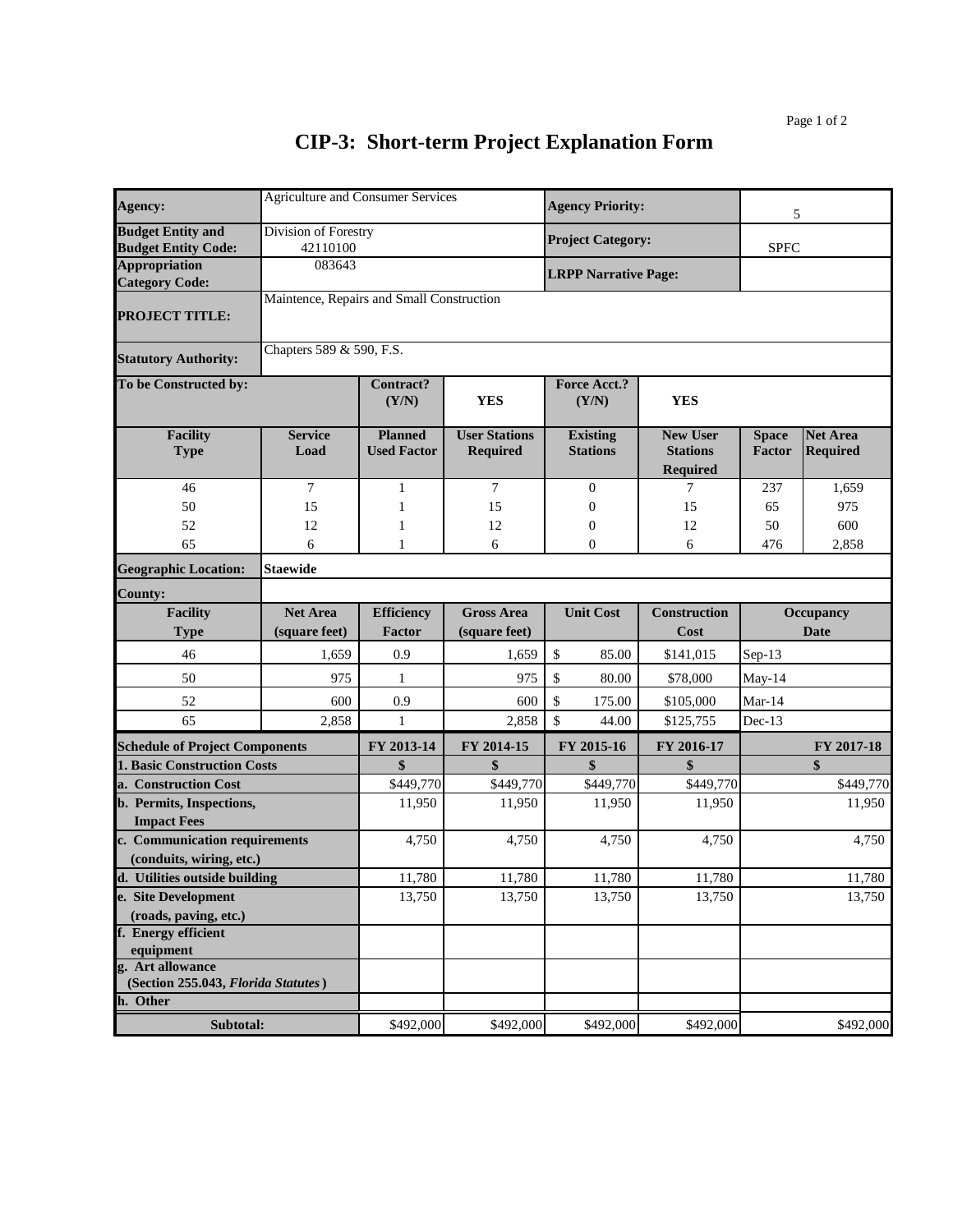#### **CIP-3: Short-Term Project Explanation Form**

| 2. Other Project Costs                       |                  | \$            | \$                      | \$                                 | \$                                           | \$                |  |
|----------------------------------------------|------------------|---------------|-------------------------|------------------------------------|----------------------------------------------|-------------------|--|
| a. Land/Existing Facility Acquisition        |                  |               |                         |                                    |                                              |                   |  |
| <b>b. Professional Services</b>              |                  |               |                         |                                    |                                              |                   |  |
| 1) Planning/Programming                      |                  |               |                         |                                    |                                              |                   |  |
| 2) Architechtural/Engineering Fees           |                  |               |                         |                                    |                                              |                   |  |
| 3) On-site representatives                   |                  |               |                         |                                    |                                              |                   |  |
| 4) Testing/Surveys                           |                  | 4,500         | 4,500                   | 4,500                              | 4,500                                        | 4,500             |  |
| 5) Other Professional Services               |                  | 1,500         | 1,500                   | 1,500                              | 1,500                                        | 1,500             |  |
| c. Miscellaneous Costs                       |                  | 2,000         | 2,000                   | 2,000                              | 2,000                                        | 2,000             |  |
| d. Moveable Equipment/Furniture              |                  |               |                         |                                    |                                              |                   |  |
| Subtotal:                                    |                  | 8,000         | 8,000                   | 8,000                              | 8,000                                        | 8,000             |  |
| 3. All Costs $(1 + 2)$                       |                  | \$500,000     | \$500,000               | \$500,000                          | \$500,000                                    | \$500,000         |  |
| 4. DMS Fee                                   |                  |               |                         |                                    |                                              |                   |  |
| <b>Total: All Costs by Fund</b>              |                  |               |                         |                                    |                                              |                   |  |
| <b>Fund Code:</b>                            | 2381             | 500,000       | 500,000                 | 500,000                            | 500,000                                      | 500,000           |  |
| <b>Fund Code:</b>                            |                  |               |                         |                                    |                                              |                   |  |
| <b>TOTAL</b> $(3+4)$                         |                  | 500,000<br>\$ | $\mathbb{S}$<br>500,000 | $\mathcal{S}$<br>500,000           | $\mathbb{S}$<br>500,000                      | \$<br>500,000     |  |
| <b>Appropriations to-date:</b>               |                  |               |                         | <b>Projected Costs Beyond CIP:</b> |                                              |                   |  |
| <b>General Revenue</b><br><b>Trust Funds</b> |                  |               |                         |                                    | <b>General Revenue</b><br><b>Trust Funds</b> |                   |  |
| <b>TOTAL</b>                                 |                  |               | $\overline{50}$         |                                    | <b>TOTAL</b>                                 | $\sqrt{6}$        |  |
| <b>Changes in Agency Service Costs</b>       |                  | FY 2013-14    | FY 2014-15              | FY 2015-16                         | FY 2016-17                                   | <b>FY 2017-18</b> |  |
| <b>Category</b>                              | <b>Fund Code</b> | \$            | \$                      | \$                                 | \$                                           | \$                |  |
| <b>Salaries &amp; Benefits</b>               |                  |               |                         |                                    |                                              |                   |  |
|                                              | 2381             | No Impact     | No Impact               | No Impact                          | No Impact                                    | No Impact         |  |
| <b>Subtotal</b>                              |                  |               |                         |                                    |                                              |                   |  |
| <b>OPS</b>                                   | 2381             | No Impact     | No Impact               | No Impact                          | No Impact                                    | No Impact         |  |
|                                              |                  |               |                         |                                    |                                              |                   |  |
| <b>Subtotal</b>                              |                  |               |                         |                                    |                                              |                   |  |
|                                              |                  |               |                         |                                    |                                              |                   |  |
| <b>Expenses</b>                              | 2381             | No Impact     | No Impact               | No Impact                          | No Impact                                    | No Impact         |  |
| <b>Subtotal</b>                              |                  |               |                         |                                    |                                              |                   |  |
|                                              |                  |               |                         |                                    |                                              |                   |  |
| Other (Specify)                              | 2381             | No Impact     | No Impact               | No Impact                          | No Impact                                    | No Impact         |  |
| <b>Subtotal</b>                              |                  |               |                         |                                    |                                              |                   |  |
| <b>Fund Totals</b>                           |                  |               |                         |                                    |                                              |                   |  |
|                                              |                  |               |                         |                                    |                                              |                   |  |
| <b>TOTAL</b>                                 |                  | \$            | \$                      | $\boldsymbol{\mathsf{S}}$          | \$                                           | \$                |  |
|                                              |                  |               |                         |                                    |                                              |                   |  |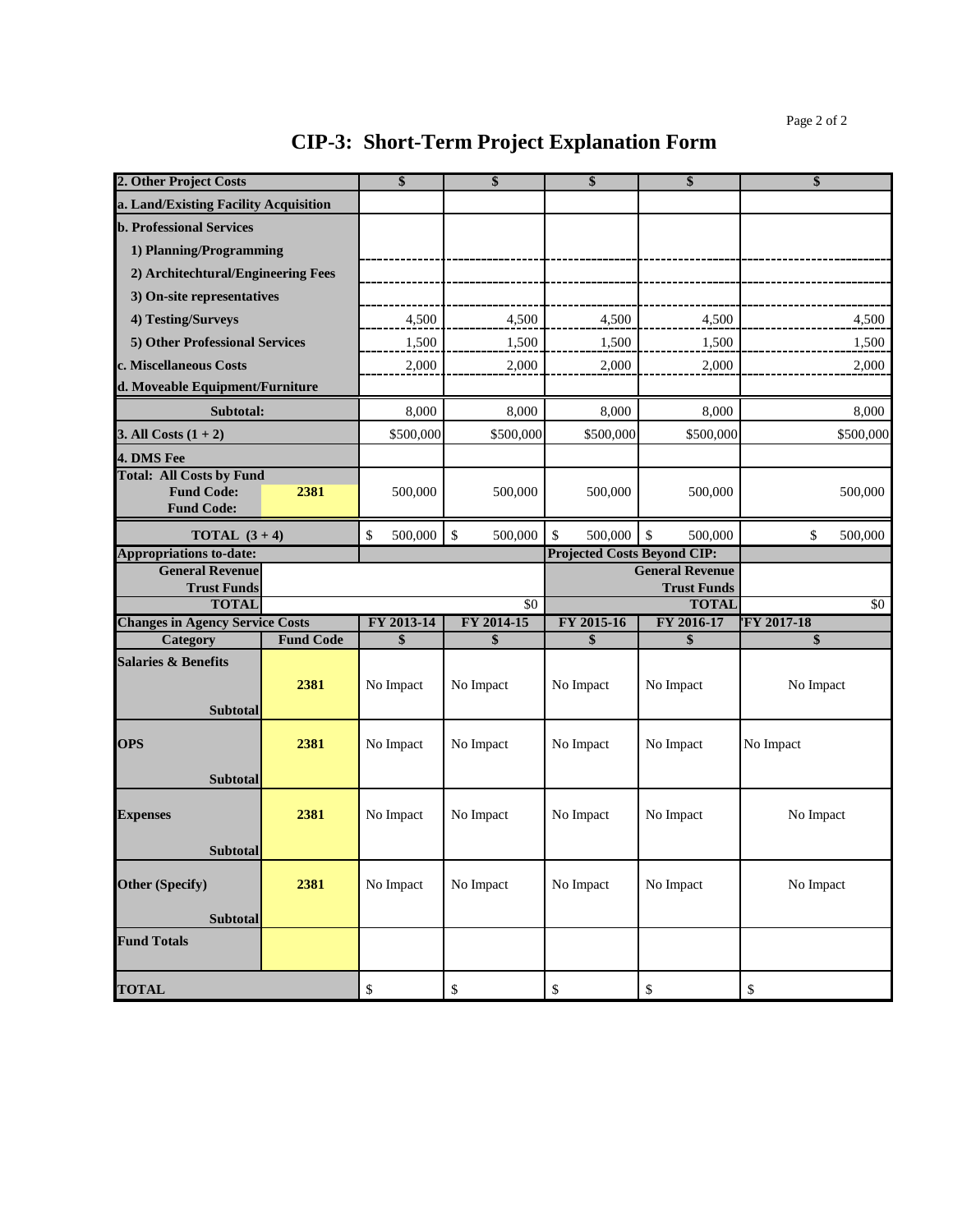#### **CIP-3: Short-term Project Explanation Form**

| Agency:                                                   | <b>Agriculture and Consumer Services</b>                                             |                                                                                              |                                         | <b>Agency Priority:</b>            |                                                | 6                             |                                    |
|-----------------------------------------------------------|--------------------------------------------------------------------------------------|----------------------------------------------------------------------------------------------|-----------------------------------------|------------------------------------|------------------------------------------------|-------------------------------|------------------------------------|
| <b>Budget Entity and</b><br><b>Budget Entity Code:</b>    | Florida Forest Service<br>42110100                                                   |                                                                                              |                                         | <b>Project Category:</b>           |                                                | LA                            |                                    |
| <b>Appropriation</b><br><b>Category Code:</b>             | 082002                                                                               |                                                                                              |                                         | <b>LRPP Narrative Page:</b>        |                                                |                               |                                    |
| <b>PROJECT TITLE:</b>                                     | Rural and Family Lands Protection Program<br><b>Conservation Easement Acquisiton</b> |                                                                                              |                                         |                                    |                                                |                               |                                    |
| <b>Statutory Authority:</b>                               | F.S. 570.70 ans 570.71                                                               |                                                                                              |                                         |                                    |                                                |                               |                                    |
| To be Constructed by:                                     |                                                                                      | Contract?<br>(Y/N)                                                                           | <b>YES</b>                              | <b>Force Acct.?</b><br>(Y/N)       | N <sub>O</sub>                                 |                               |                                    |
| <b>Facility</b><br><b>Type</b>                            | <b>Service</b><br>Load                                                               | <b>Planned</b><br><b>Used Factor</b>                                                         | <b>User Stations</b><br><b>Required</b> | <b>Existing</b><br><b>Stations</b> | <b>New User</b><br><b>Stations</b><br>Required | <b>Space</b><br><b>Factor</b> | <b>Net Area</b><br><b>Required</b> |
|                                                           |                                                                                      |                                                                                              |                                         |                                    |                                                |                               |                                    |
| <b>Geographic Location:</b>                               | <b>State of Florida</b>                                                              |                                                                                              |                                         |                                    |                                                |                               |                                    |
| <b>County:</b>                                            | All                                                                                  |                                                                                              |                                         |                                    |                                                |                               |                                    |
| <b>Facility</b><br><b>Type</b>                            | <b>Net Area</b><br>(square feet)                                                     | <b>Efficiency</b><br><b>Gross Area</b><br><b>Unit Cost</b><br><b>Factor</b><br>(square feet) |                                         | Construction<br>Cost               | Occupancy<br><b>Date</b>                       |                               |                                    |
| N/A                                                       |                                                                                      |                                                                                              |                                         |                                    |                                                |                               |                                    |
| <b>Schedule of Project Components</b>                     |                                                                                      |                                                                                              |                                         |                                    |                                                |                               |                                    |
| <b>1. Basic Construction Costs</b>                        |                                                                                      | \$                                                                                           | \$                                      | \$                                 | \$                                             | \$                            |                                    |
| a. Construction Cost                                      |                                                                                      |                                                                                              |                                         |                                    |                                                |                               |                                    |
| b. Permits, Inspections,<br><b>Impact Fees</b>            |                                                                                      |                                                                                              |                                         |                                    |                                                |                               |                                    |
| c. Communication requirements<br>(conduits, wiring, etc.) |                                                                                      |                                                                                              |                                         |                                    |                                                |                               |                                    |
| d. Utilities outside building                             |                                                                                      |                                                                                              |                                         |                                    |                                                |                               |                                    |
| e. Site Development                                       |                                                                                      |                                                                                              |                                         |                                    |                                                |                               |                                    |
| (roads, paving, etc.)                                     |                                                                                      |                                                                                              |                                         |                                    |                                                |                               |                                    |
| f. Energy efficient<br>equipment                          |                                                                                      |                                                                                              |                                         |                                    |                                                |                               |                                    |
| g. Art allowance<br>(Section 255.043, Florida Statutes)   |                                                                                      |                                                                                              |                                         |                                    |                                                |                               |                                    |
| h. Other                                                  |                                                                                      |                                                                                              |                                         |                                    |                                                |                               |                                    |
| Subtotal:                                                 |                                                                                      | \$0                                                                                          | \$                                      | \$                                 | \$                                             | \$                            |                                    |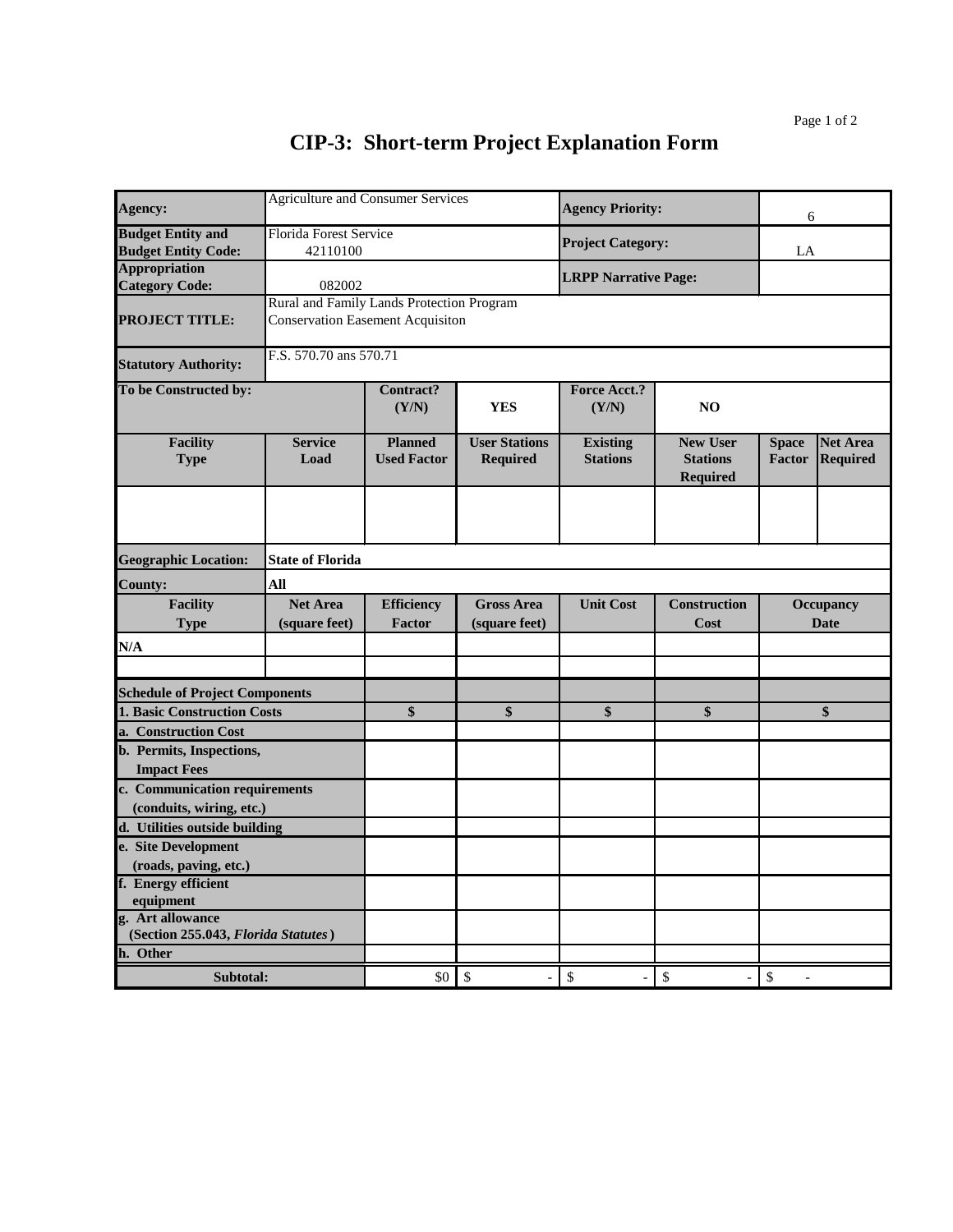#### **CIP-3: Short-Term Project Explanation Form**

| 2. Other Project Costs                               |                  | \$                                 | \$                   | \$              | \$                                 | \$              |
|------------------------------------------------------|------------------|------------------------------------|----------------------|-----------------|------------------------------------|-----------------|
| a. Land/Existing Facility Acquisition                |                  | 4,715,000                          | 4,715,000            | 4,715,000       | 4,715,000                          | 4,715,000       |
| <b>b. Professional Services</b>                      |                  |                                    |                      |                 |                                    |                 |
| 1) Planning/Programming                              |                  |                                    |                      |                 |                                    |                 |
| 2) Architechtural/Engineering Fees                   |                  |                                    |                      |                 |                                    |                 |
| 3) On-site representatives                           |                  |                                    |                      |                 |                                    |                 |
|                                                      |                  |                                    |                      |                 |                                    |                 |
| 4) Testing/Surveys                                   |                  | 262,500                            | 262,500              | 262,500         | 262,500                            | 262,500         |
| 5) Other Professional Services                       |                  | 262,500                            | 262,500              | 262,500         | 262,500                            | 262,500         |
| c. Miscellaneous Costs                               |                  |                                    |                      |                 |                                    |                 |
| d. Moveable Equipment/Furniture                      |                  |                                    |                      |                 |                                    |                 |
| Subtotal:                                            |                  | 5,240,000                          | 5,240,000            | 5,240,000       | 5,240,000                          | 5,240,000       |
| 3. All Costs $(1 + 2)$                               |                  | 5,240,000                          | 5,240,000            | 5,240,000       | 5,240,000                          | 5,240,000       |
| 4. DMS Fee                                           |                  |                                    |                      |                 |                                    |                 |
| <b>Total: All Costs by Fund</b><br><b>Fund Code:</b> | 2349             | 5,240,000                          | 5,240,000            | 5,240,000       | 5,240,000                          | 5,240,000       |
| <b>Fund Code:</b>                                    |                  |                                    |                      |                 |                                    |                 |
|                                                      |                  | 5,240,000<br>\$                    | $\sqrt$<br>5,240,000 | 5,240,000       | \$<br>5,240,000                    | ########        |
| <b>Appropriations to-date:</b>                       |                  | <b>Projected Costs Beyond CIP:</b> |                      |                 |                                    |                 |
| <b>General Revenue</b>                               |                  |                                    |                      |                 | <b>General Revenue</b>             |                 |
| <b>Trust Funds</b><br><b>TOTAL</b>                   |                  |                                    | \$0                  |                 | <b>Trust Funds</b><br><b>TOTAL</b> | \$0             |
| <b>Changes in Agency Service Costs</b>               |                  | FY 2013-14                         | FY 2014-15           | FY 2015-16      | FY 2016-17                         | FY 2017-18      |
| Category                                             | <b>Fund Code</b> | \$                                 | \$                   | \$              | \$                                 | \$              |
| <b>Salaries &amp; Benefits</b>                       |                  |                                    |                      |                 |                                    |                 |
|                                                      |                  |                                    |                      |                 |                                    |                 |
| <b>Subtotal</b>                                      |                  |                                    |                      |                 |                                    |                 |
| <b>OPS</b>                                           |                  |                                    |                      |                 |                                    |                 |
|                                                      |                  |                                    |                      |                 |                                    |                 |
| <b>Subtotal</b>                                      |                  |                                    |                      |                 |                                    |                 |
|                                                      |                  |                                    |                      |                 |                                    |                 |
| <b>Expenses</b>                                      | 2349             | 10,000                             | 10,000               | 10,000          | 10,000                             | 10,000          |
| <b>Subtotal</b>                                      |                  |                                    |                      |                 |                                    |                 |
|                                                      |                  |                                    |                      |                 |                                    |                 |
| <b>Other (Specify)</b>                               |                  |                                    |                      |                 |                                    |                 |
| Subtotal                                             |                  |                                    |                      |                 |                                    |                 |
| <b>Fund Totals</b>                                   |                  |                                    |                      |                 |                                    |                 |
|                                                      | 2349             | 10,000                             | 10,000               | 10,000          | 10,000                             | 10,000          |
| <b>TOTAL</b>                                         |                  | 5,250,000<br>\$                    | \$<br>5,250,000      | 5,250,000<br>\$ | 5,250,000<br>\$                    | \$<br>5,250,000 |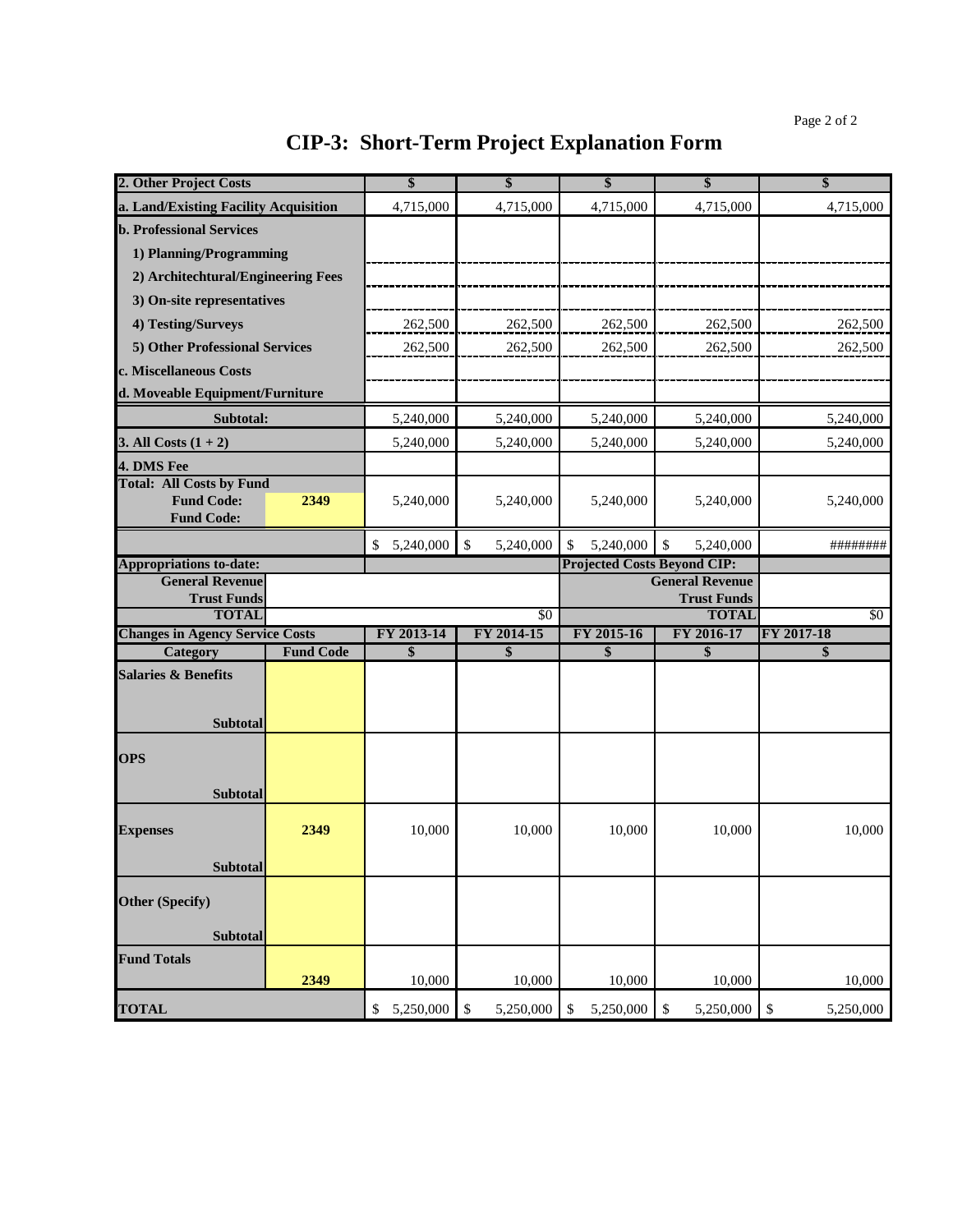## CIP-3 Project Explanation

Plant Pest and Disease Control

FY 2013-14 thru FY 2017-18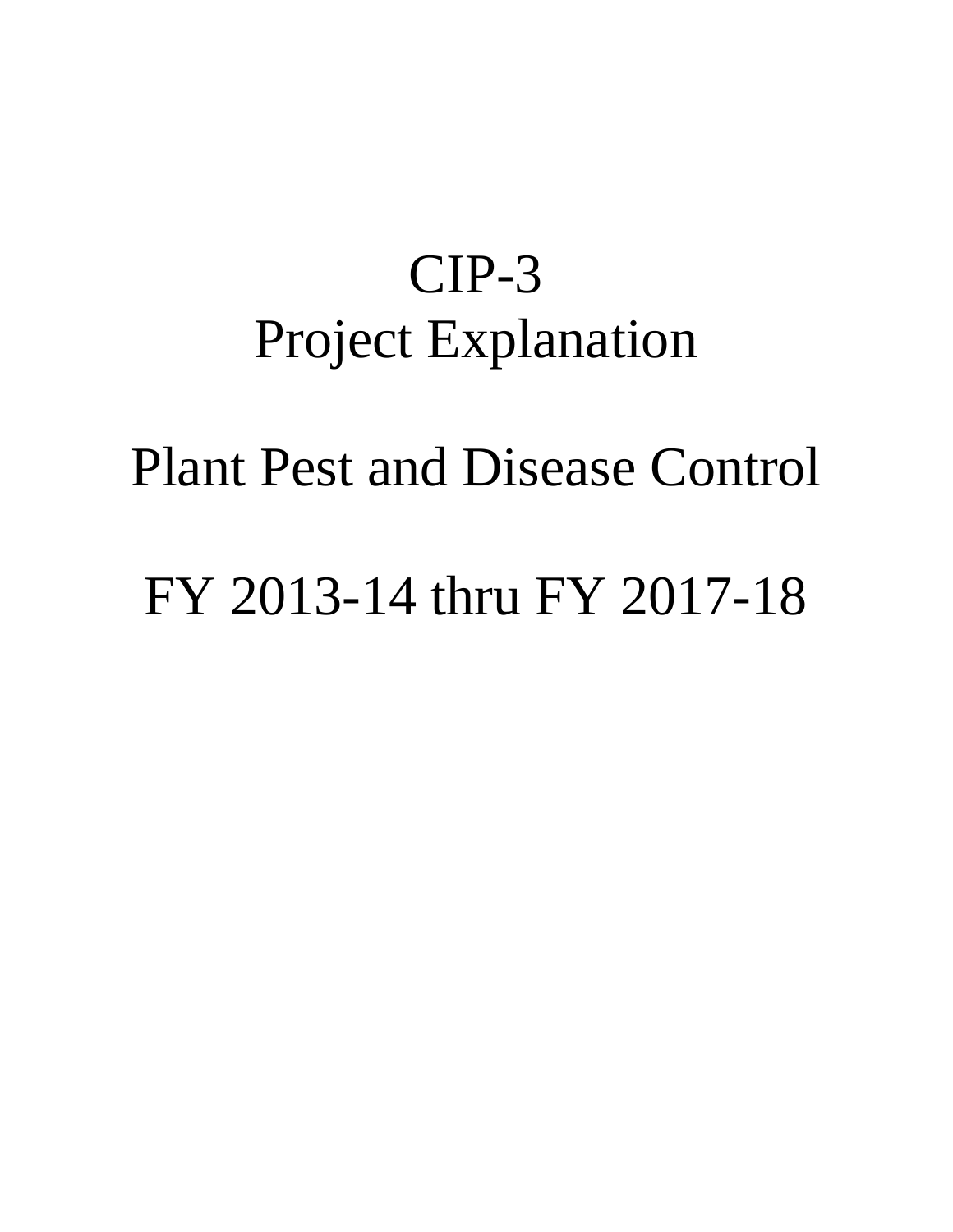#### **CIP-3: Short-Term Project Explanation**

| Agency:                                                 | <b>Agriculture and Consumer Services</b>    |                                      |                                                                   | <b>Agency Priority:</b>            |                                                       | $\overline{4}$                  |                                    |
|---------------------------------------------------------|---------------------------------------------|--------------------------------------|-------------------------------------------------------------------|------------------------------------|-------------------------------------------------------|---------------------------------|------------------------------------|
| <b>Budget Entity and</b><br><b>Budget Entity Code:</b>  | Plant Pest & Disease Control<br>42170600    |                                      |                                                                   | <b>Project Category:</b>           |                                                       | <b>SPAG</b>                     |                                    |
| <b>Appropriation</b><br><b>Category Code:</b>           | 083818                                      |                                      |                                                                   | <b>LRPP Narrative Page:</b>        |                                                       |                                 |                                    |
| <b>PROJECT TITLE:</b>                                   | <b>Chiefland Budwood Facility Expansion</b> |                                      |                                                                   |                                    |                                                       |                                 |                                    |
| <b>Statutory Authority:</b>                             | 570.32(7) F.S.                              |                                      |                                                                   |                                    |                                                       |                                 |                                    |
| To be Constructed by:                                   |                                             | <b>Contract?</b><br>(Y/N)            | <b>YES</b>                                                        | <b>Force Acct.?</b><br>(Y/N)       | N <sub>O</sub>                                        |                                 |                                    |
| <b>Facility</b><br><b>Type</b>                          | <b>Service</b><br>Load                      | <b>Planned</b><br><b>Used Factor</b> | <b>User Stations</b><br><b>Required</b>                           | <b>Existing</b><br><b>Stations</b> | <b>New User</b><br><b>Stations</b><br><b>Required</b> | <b>Space</b><br><b>Factor</b>   | <b>Net Area</b><br><b>Required</b> |
| <b>Agriculture Facility</b><br>(Greenhouse)             | 3                                           | $\mathbf{1}$                         | 3                                                                 | $\mathbf{0}$                       | 3                                                     | 13,440                          | 40.320                             |
| <b>Geographic Location:</b>                             |                                             |                                      | Beside the existing budwood greenhouse structure in Chiefland, FL |                                    |                                                       |                                 |                                    |
| <b>County:</b>                                          | Levy                                        |                                      |                                                                   |                                    |                                                       |                                 |                                    |
| <b>Facility</b><br><b>Type</b>                          | <b>Net Area</b><br>(square feet)            | <b>Efficiency</b><br><b>Factor</b>   | <b>Gross Area</b><br>(square feet)                                | <b>Unit Cost</b>                   | <b>Construction</b><br>Cost                           | <b>Occupancy</b><br><b>Date</b> |                                    |
| <b>Agriculture Facility</b>                             | 40,320                                      | $\mathbf{1}$                         | 40,320                                                            | $\boldsymbol{\mathsf{S}}$<br>12.40 | \$<br>500,000                                         | $Jan-14$                        |                                    |
| <b>Schedule of Project Components</b>                   |                                             | FY 2013-14                           | FY 2014-15                                                        | FY 2015-16                         | FY 2016-17                                            | FY 2016-17                      |                                    |
| 1. Basic Construction Costs                             |                                             | $\boldsymbol{\$}$                    | $\boldsymbol{\hat{s}}$                                            | \$                                 | $\boldsymbol{\hat{s}}$                                |                                 | \$                                 |
| a. Construction Cost                                    |                                             | 485,000                              |                                                                   |                                    |                                                       |                                 |                                    |
| b. Permits, Inspections,                                |                                             |                                      |                                                                   |                                    |                                                       |                                 |                                    |
| <b>Impact Fees</b><br>c. Communication requirements     |                                             |                                      |                                                                   |                                    |                                                       |                                 |                                    |
| (conduits, wiring, etc.)                                |                                             |                                      |                                                                   |                                    |                                                       |                                 |                                    |
| d. Utilities outside building                           |                                             |                                      |                                                                   |                                    |                                                       |                                 |                                    |
| e. Site Development                                     |                                             | 10,000                               |                                                                   |                                    |                                                       |                                 |                                    |
| (roads, paving, etc.)                                   |                                             |                                      |                                                                   |                                    |                                                       |                                 |                                    |
| f. Energy efficient                                     |                                             |                                      |                                                                   |                                    |                                                       |                                 |                                    |
| equipment                                               |                                             |                                      |                                                                   |                                    |                                                       |                                 |                                    |
| g. Art allowance<br>(Section 255.043, Florida Statutes) |                                             |                                      |                                                                   |                                    |                                                       |                                 |                                    |
| h. Other                                                |                                             |                                      |                                                                   |                                    |                                                       |                                 |                                    |
| Subtotal:                                               |                                             | \$<br>495,000                        | $\mathcal{S}$                                                     | \$                                 | \$                                                    | \$                              |                                    |

*Office of Policy and Budget - July 2012*